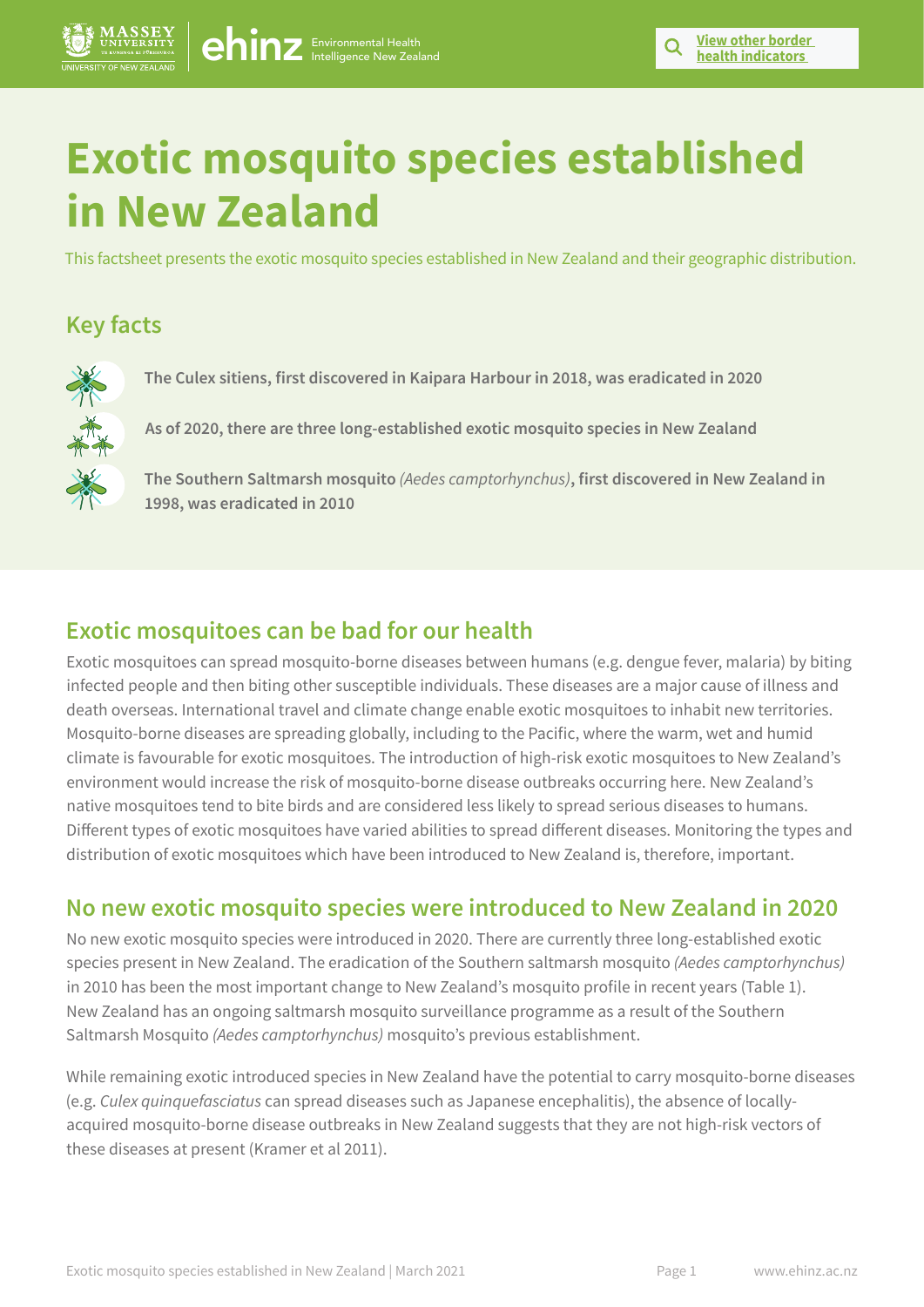## **Table 1: New Zealand's history of exotic mosquito introductions**

| <b>Exotic mosquito species known to</b><br>have established in New Zealand | <b>Time period</b> |            | <b>New Zealand distribution</b>                       |
|----------------------------------------------------------------------------|--------------------|------------|-------------------------------------------------------|
| Aedes australis                                                            | 1961 - present     |            | Southern South Island                                 |
| Aedes notoscriptus                                                         | 1916 - present     |            | North Island and South Island<br>from Lyttelton north |
| Culex quinquefasciatus                                                     | 1830 - present     |            | North Island and northern<br>South Island             |
| Southern saltmarsh mosquito<br>(Aedes camptorhynchus)                      | 1998 - 2010        | Eradicated |                                                       |

**Source:** NZ BioSecure 2020

# **Recent developments**

In 2018, the Ministry for Primary Industries (MPI) first reported finding Saltmarsh Culex *(Culex sitiens)* larvae in the Kawau Parua Inlet, Kaipara Harbour (Auckland Region) through the National Saltmarsh Mosquito Surveillance Programme. In 2020, MPI announced the eradication of the *Culex sitiens* from New Zealand, two years after larvae were initially detected. The eradication was the result of a successful ground surveillance and aerial spraying programme. *Culex sitiens* is a vector of Ross River virus and possibly Japanese encephalitis (MPI 2020).

# **Climate change will make New Zealand more vulnerable to mosquito-borne diseases**

Climate change is likely to make New Zealand's environment increasingly favourable for the survival and spread of mosquito species and mosquito-borne diseases (Tompkins et al 2012). Environmental factors which determine how well mosquito-borne diseases spread include (Weinstein et al 1997; Kramer et al 2011):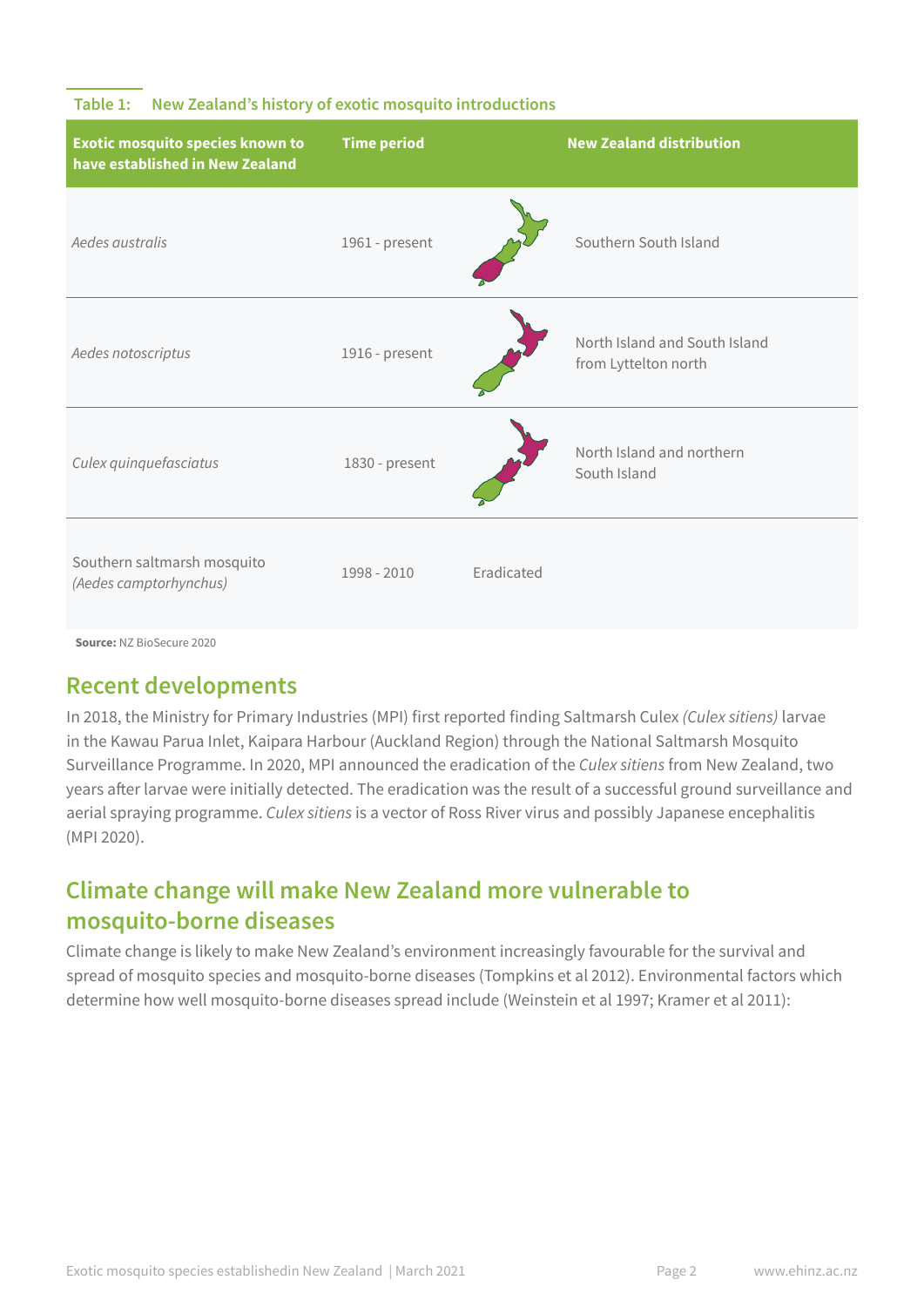

#### **Disease characteristics**

Some disease agents (viruses, bacteria, parasites) are faster at incubating within mosquitoes, and are therefore more readily spread. A warmer New Zealand climate could also increase the ability of mosquitoes already established in New Zealand to spread diseases, by shortening incubation times.



#### **Human population density**

How closely people live together, and the extent of mosquito prevention measures nearby (e.g. insecticide sprays, mosquito nets).



#### **Climate and geography**

Climate factors such as temperature, rainfall, humidity, vegetation and water can determine whether mosquitoes survive long enough to reproduce, bite an infected human and/or incubate the disease before biting someone else.



#### **The presence of particular mosquito species**

Specific high-risk species are efficient at spreading different diseases.

# Mapping the distribution of New Zealand's changing environment (e.g. climate and population distribution) for suitability for mosquito establishment and mosquito-borne disease transmission, is complex.

Different combinations of environmental factors have variable effects on different mosquito species and different disease agents. Data modelling is also necessary to address data uncertainties. A few New Zealand projects have modelled the potential distribution of specific mosquito-borne diseases under different environmental conditions (De Wet et al 2005; Tompkins et al 2012). In general, the Auckland and Northland regions in the North Island have the greatest outbreak potential.